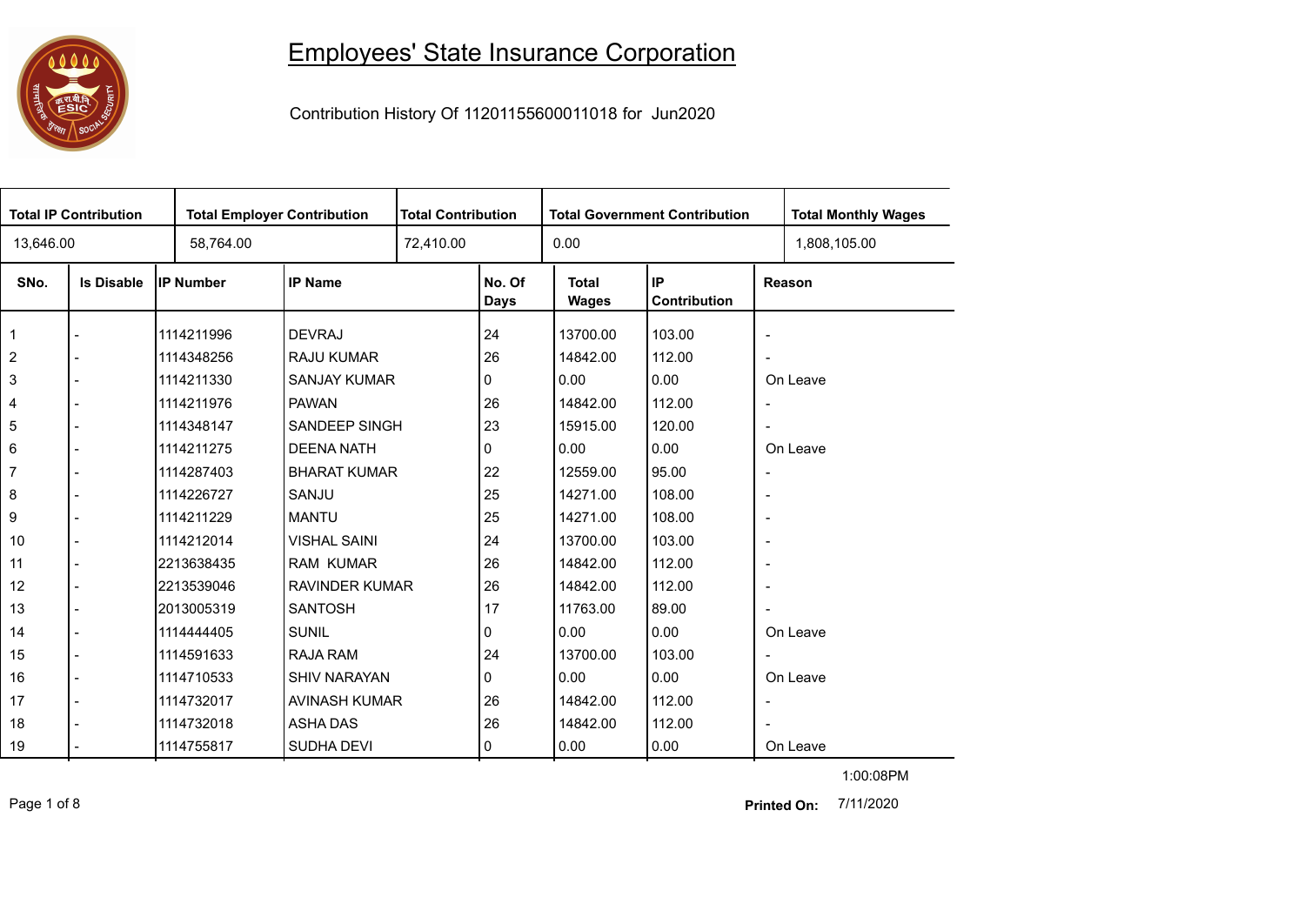| SNo. | <b>Is Disable</b> | lIP Number | <b>IP Name</b>             | No. Of<br><b>Days</b> | Total<br><b>Wages</b> | IP<br>Contribution | Reason         |
|------|-------------------|------------|----------------------------|-----------------------|-----------------------|--------------------|----------------|
|      |                   |            |                            |                       |                       |                    |                |
| 20   |                   | 1114897129 | <b>SHRVAN KUMAR MANDAL</b> | 25                    | 14271.00              | 108.00             |                |
| 21   |                   | 1114929226 | <b>SACHIN KUMAR</b>        | 0                     | 0.00                  | 0.00               | On Leave       |
| 22   |                   | 1114929236 | <b>SAVITRI</b>             | 0                     | 0.00                  | 0.00               | On Leave       |
| 23   |                   | 1114929247 | <b>SONU KUMAR</b>          | 0                     | 0.00                  | 0.00               | On Leave       |
| 24   |                   | 1114929250 | <b>UTTAM SINGH</b>         | 19                    | 10846.00              | 82.00              |                |
| 25   |                   | 1115050846 | <b>ARUN KUMAR</b>          | 22                    | 12559.00              | 95.00              |                |
| 26   |                   | 1115093056 | <b>PAVNESH KUMAR</b>       | 0                     | 0.00                  | 0.00               | On Leave       |
| 27   |                   | 1115093049 | SUBHASH CHANDRA            | 0                     | 0.00                  | 0.00               | On Leave       |
| 28   |                   | 1115112932 | <b>DILIP KUMAR</b>         | $\Omega$              | 0.00                  | 0.00               | On Leave       |
| 29   |                   | 1115201020 | <b>ARUN YADAV</b>          | 25                    | 14271.00              | 108.00             |                |
| 30   |                   | 1115201046 | <b>ANITA</b>               | 6                     | 3425.00               | 26.00              |                |
| 31   |                   | 1115219688 | <b>MANISH KUMAR</b>        | 26                    | 14842.00              | 112.00             |                |
| 32   |                   | 1115219682 | <b>KAPIL</b>               | 26                    | 14842.00              | 112.00             |                |
| 33   |                   | 1115270867 | PREMNARAYAN                | 0                     | 0.00                  | 0.00               | On Leave       |
| 34   |                   | 1115270875 | <b>CHANDNI</b>             | 26                    | 14842.00              | 112.00             | $\overline{a}$ |
| 35   |                   | 1115270881 | <b>SURAJ KUMAR</b>         | 25                    | 14271.00              | 108.00             |                |
| 36   |                   | 2013713287 | <b>SARVINDER</b>           | $\Omega$              | 0.00                  | 0.00               | On Leave       |
| 37   |                   | 1014040234 | <b>BABITA</b>              | 0                     | 0.00                  | 0.00               | On Leave       |
| 38   |                   | 1114806728 | MD RIZWAN ALAM             | 26                    | 14842.00              | 112.00             |                |
| 39   |                   | 1115396117 | RAGHUNANDAN KUMAR          | 26                    | 14842.00              | 112.00             |                |
| 40   |                   | 1115433634 | <b>RAKESH KUMAR</b>        | 26                    | 14842.00              | 112.00             |                |
|      |                   |            | <b>NAMDEV</b>              |                       |                       |                    |                |
| 41   |                   | 1115455368 | <b>SURUCHI</b>             | 26                    | 14842.00              | 112.00             |                |
| 42   |                   | 1115455377 | <b>HARISH KUMAR</b>        | 26                    | 14842.00              | 112.00             |                |
| 43   |                   | 1115070046 | <b>BRAJENDRA KUMAR</b>     | 26                    | 14842.00              | 112.00             |                |
| 44   |                   | 1013823285 | <b>SHAMBHOO</b>            | 25                    | 17299.00              | 130.00             |                |
| 45   |                   | 1115487433 | <b>SACHIN</b>              | 26                    | 14842.00              | 112.00             |                |
| 46   |                   | 1013634471 | <b>VIPIN</b>               | 20                    | 11417.00              | 86.00              |                |
| 47   |                   | 1013645087 | SURENDER-1                 | 24                    | 13700.00              | 103.00             |                |
| 48   |                   | 1014012424 | <b>LOKENDER KUMAR</b>      | 0                     | 0.00                  | 0.00               | On Leave       |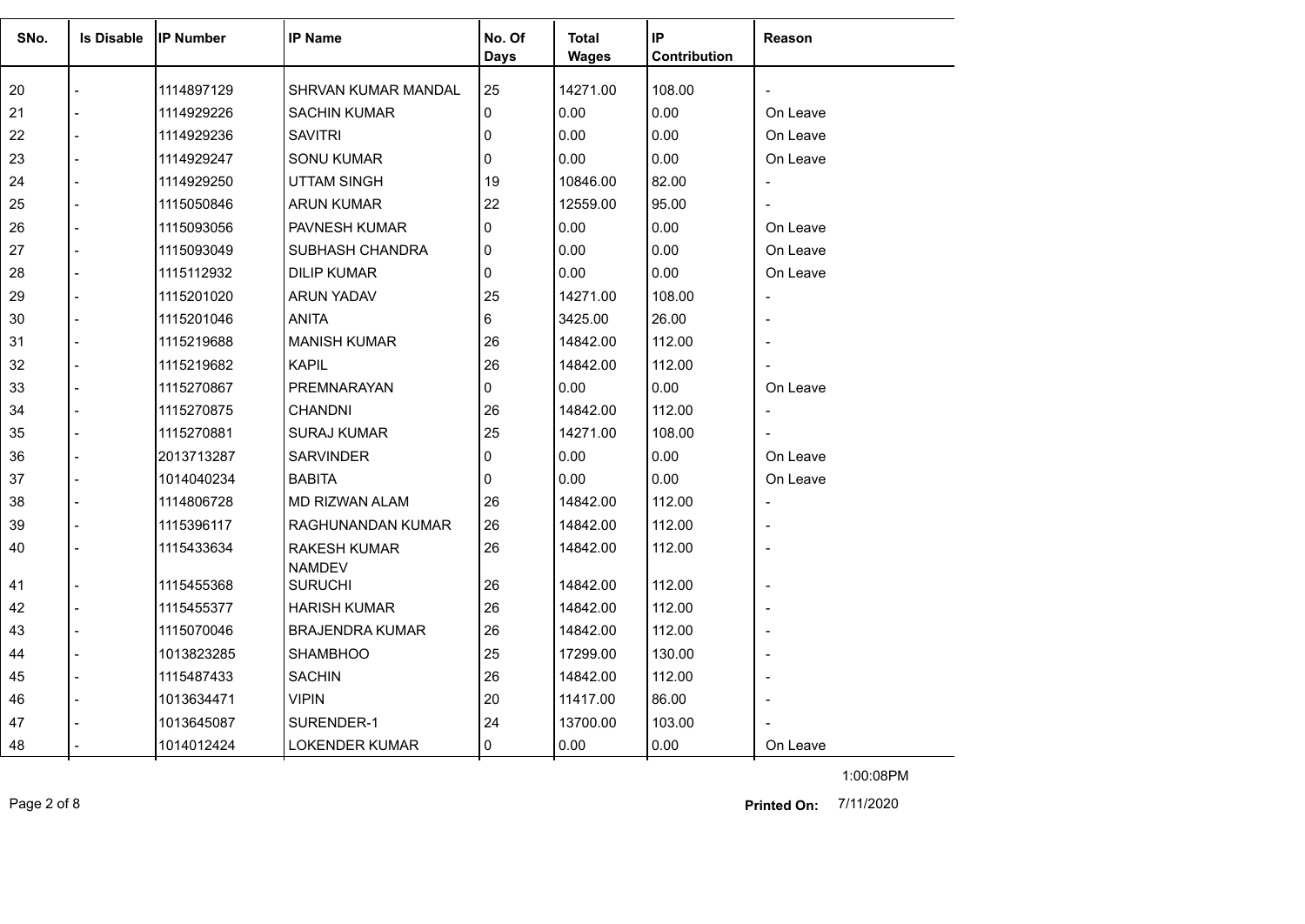| SNo. | <b>Is Disable</b> | <b>IIP Number</b> | <b>IP Name</b>                     | No. Of      | <b>Total</b> | IP                  | Reason   |
|------|-------------------|-------------------|------------------------------------|-------------|--------------|---------------------|----------|
|      |                   |                   |                                    | <b>Days</b> | <b>Wages</b> | <b>Contribution</b> |          |
| 49   |                   | 1013847198        | <b>PRABHA</b>                      | 25          | 14271.00     | 108.00              |          |
| 50   |                   | 1014056066        | RAVI KUMAR                         | 25          | 14271.00     | 108.00              |          |
| 51   |                   | 1014046982        | <b>HIRA LAL SAHU</b>               | 26          | 14842.00     | 112.00              |          |
| 52   |                   | 1014375658        | <b>BAMBAM KUMAR</b>                | 20          | 11417.00     | 86.00               |          |
| 53   |                   | 1014099772        | <b>PASWAN</b><br>SHARWAN KUMAR RAM | 24          | 13700.00     | 103.00              |          |
| 54   |                   | 1014356137        | <b>RUMA</b>                        | 26          | 14842.00     | 112.00              |          |
| 55   | $\blacksquare$    | 1014178107        | ANUBHAV SINGH                      | 26          | 14842.00     | 112.00              |          |
| 56   |                   | 1014236394        | <b>BHUPENDER</b>                   | 21          | 11988.00     | 90.00               |          |
| 57   |                   | 1014178106        | MUKESH KUMAR GUPTA                 | 26          | 14842.00     | 112.00              |          |
| 58   |                   | 1115487421        | YOGESH                             | 26          | 14842.00     | 112.00              |          |
| 59   |                   | 1013634345        | SONU kumar gupta                   | 23          | 15915.00     | 120.00              |          |
| 60   |                   | 1014254513        | POOJA KUMARI                       | 26          | 14842.00     | 112.00              |          |
| 61   |                   | 2013796494        | <b>MOHINI</b>                      | 7           | 3996.00      | 30.00               |          |
| 62   |                   | 1013634472        | <b>CHANDER PAL</b>                 | 21          | 11988.00     | 90.00               |          |
| 63   |                   | 1115523767        | <b>NEERAJ KUMAR</b>                | 24          | 13700.00     | 103.00              |          |
| 64   |                   | 1115523790        | <b>AMIT KUMAR</b>                  | 24          | 13700.00     | 103.00              |          |
| 65   |                   | 1115543462        | <b>SUNIL</b>                       | 0           | 0.00         | 0.00                | On Leave |
| 66   |                   | 1115543485        | NIPU DEVI                          | 26          | 14842.00     | 112.00              |          |
| 67   |                   | 1115543500        | <b>MILAN CHELL</b>                 | 0           | 0.00         | 0.00                | On Leave |
| 68   |                   | 1115543652        | PREM CHAND                         | 23          | 13129.00     | 99.00               |          |
| 69   |                   | 1115543747        | <b>PARDEEP</b>                     | 0           | 0.00         | 0.00                | On Leave |
| 70   |                   | 1115561340        | <b>MUINUDDEEN</b>                  | 26          | 14842.00     | 112.00              |          |
| 71   |                   | 1115561358        | <b>RAJESH</b>                      | 0           | 0.00         | 0.00                | On Leave |
| 72   |                   | 1115561362        | <b>RAHUL KUMAR</b>                 | 0           | 0.00         | 0.00                | On Leave |
| 73   | $\blacksquare$    | 1115561375        | PINTU GAUTAM                       | 0           | 0.00         | 0.00                | On Leave |
| 74   |                   | 1115561389        | <b>RAJESH KUMAR</b>                | 0           | 0.00         | 0.00                | On Leave |
| 75   |                   | 1115561412        | <b>RAM ROOP</b>                    | 0           | 0.00         | 0.00                | On Leave |
| 76   |                   | 1115561424        | <b>DEEPAK BHILWARA</b>             | 24          | 13700.00     | 103.00              |          |
| 77   |                   | 1115543719        | <b>RANI KASHYAP</b>                | 0           | 0.00         | 0.00                | On Leave |

Page 3 of 8 7/11/2020 **Printed On:**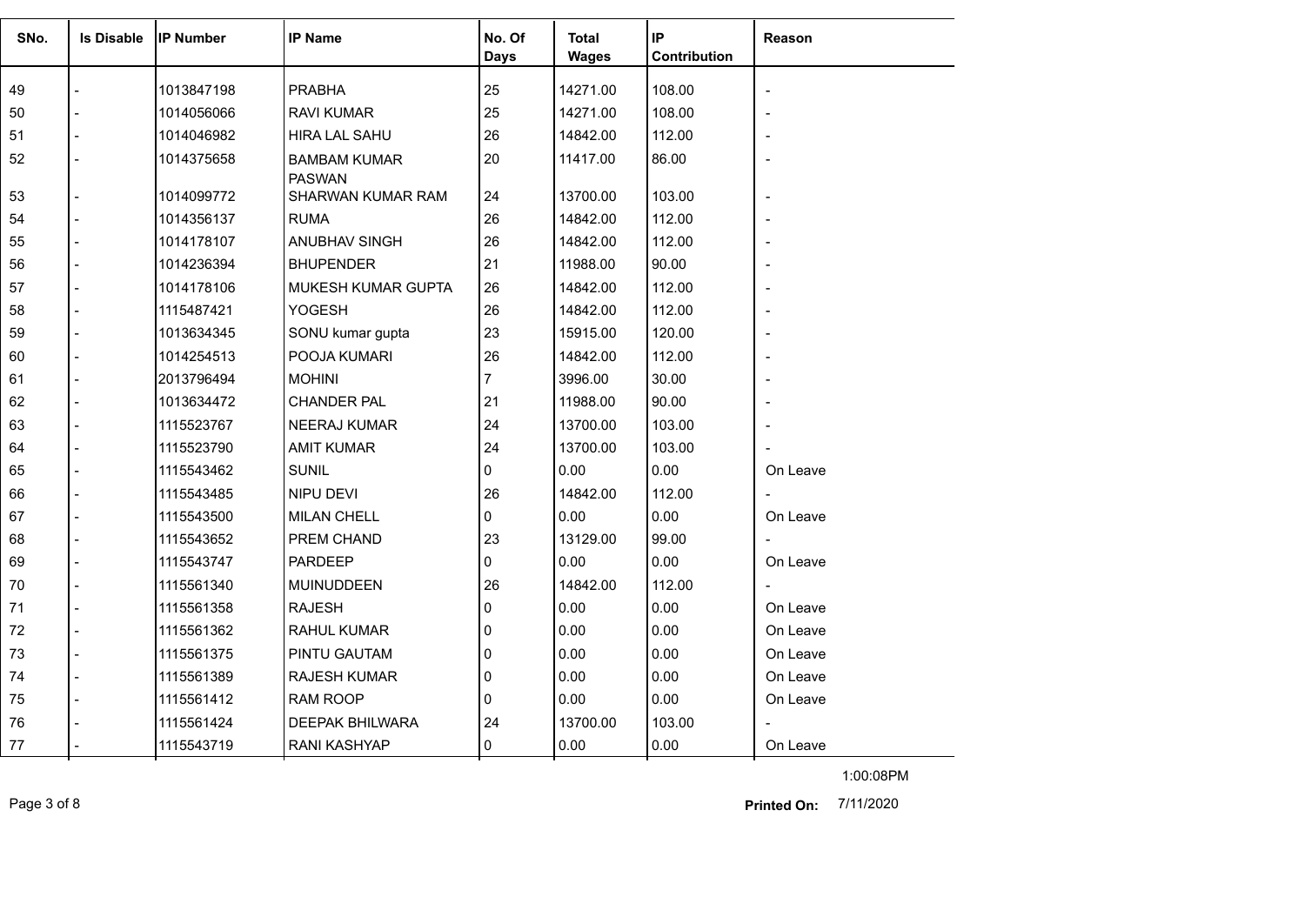| SNo. | <b>Is Disable</b> | <b>IP Number</b> | <b>IP Name</b>       | No. Of<br><b>Days</b> | Total<br><b>Wages</b> | IP<br>Contribution | Reason                   |
|------|-------------------|------------------|----------------------|-----------------------|-----------------------|--------------------|--------------------------|
| 78   |                   | 1115543734       | <b>ASHISH KUMAR</b>  | 11                    | 6279.00               | 48.00              |                          |
| 79   | $\overline{a}$    | 1115577400       | <b>SUNIL KUMAR</b>   | 18                    | 10275.00              | 78.00              |                          |
| 80   | $\overline{a}$    | 1115577412       | <b>ANUJ KUMAR</b>    | 0                     | 0.00                  | 0.00               | On Leave                 |
| 81   |                   | 1115577444       | RAM KUMAR            | 20                    | 11417.00              | 86.00              |                          |
| 82   |                   | 1115577456       | SHIVENDER KUMAR      | 25                    | 14271.00              | 108.00             |                          |
| 83   | $\overline{a}$    | 1013926536       | SUDHANSHU            | 26                    | 14842.00              | 112.00             |                          |
| 84   |                   | 1013847195       | <b>DINESH</b>        | 0                     | 0.00                  | 0.00               | On Leave                 |
| 85   |                   | 1014012415       | <b>ANIRUDH</b>       | 25                    | 14271.00              | 108.00             |                          |
| 86   |                   | 1115577466       | <b>DEEPAK SINGH</b>  | 26                    | 14842.00              | 112.00             |                          |
| 87   |                   | 1115578231       | <b>NITESH KUMAR</b>  | 25                    | 14271.00              | 108.00             |                          |
| 88   |                   | 1115577499       | SWALEHA BANO         | 0                     | 0.00                  | 0.00               | On Leave                 |
| 89   |                   | 1014081622       | <b>MANOJ</b>         | 0                     | 0.00                  | 0.00               | On Leave                 |
| 90   |                   | 1014344965       | <b>VEERENDRA</b>     | 0                     | 0.00                  | 0.00               | On Leave                 |
| 91   |                   | 1014392594       | <b>KAILASH DEVI</b>  | 25                    | 14271.00              | 108.00             | $\overline{\phantom{a}}$ |
| 92   |                   | 1013634351       | <b>NARENDER</b>      | 14                    | 7992.00               | 60.00              |                          |
| 93   |                   | 1014046979       | MOHD. KURBAN         | 26                    | 14842.00              | 112.00             |                          |
| 94   |                   | 1014170728       | <b>ANKUR GAUTAM</b>  | 26                    | 14842.00              | 112.00             |                          |
| 95   |                   | 1115577511       | <b>SURAJ</b>         | 25                    | 14271.00              | 108.00             |                          |
| 96   | $\overline{a}$    | 1115577516       | <b>MANOJ KUMAR</b>   | 24                    | 13700.00              | 103.00             |                          |
| 97   |                   | 1115577524       | PRAKASH SINGH BISHT  | 26                    | 14842.00              | 112.00             |                          |
| 98   |                   | 1014046981       | MURTAZA ANSARI       | 26                    | 14842.00              | 112.00             |                          |
| 99   |                   | 1013799153       | <b>BHUPENDER</b>     | 26                    | 14842.00              | 112.00             |                          |
| 100  |                   | 1013926537       | ANUJ SHARMA          | 26                    | 14842.00              | 112.00             |                          |
| 101  |                   | 1014081633       | <b>RAJ SINGH</b>     | $\Omega$              | 0.00                  | 0.00               | On Leave                 |
| 102  | $\blacksquare$    | 1115577534       | PRADEEP KUMAR SINGH  | 21                    | 14531.00              | 109.00             |                          |
| 103  | $\blacksquare$    | 1014170729       | <b>CHANDAN KUMAR</b> | 4                     | 2283.00               | 18.00              | $\blacksquare$           |
| 104  |                   | 1013830165       | SANDEEP              | 25                    | 14271.00              | 108.00             |                          |
| 105  |                   | 1115577541       | <b>DEEPAK</b>        | 23                    | 13129.00              | 99.00              |                          |
| 106  |                   | 1014210650       | RAJ KUMAR            | 26                    | 14842.00              | 112.00             |                          |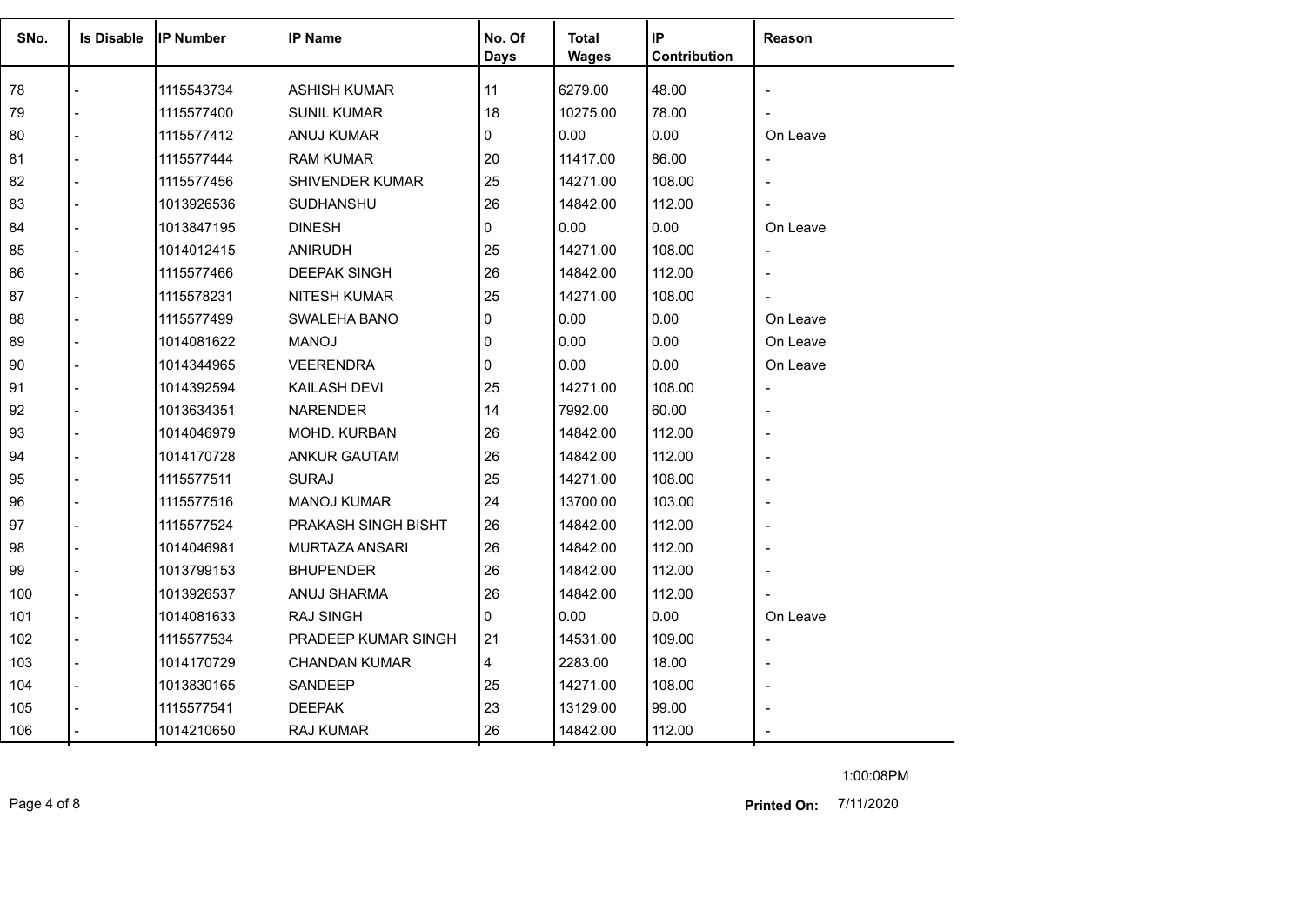| SNo. | <b>Is Disable</b> | <b>IP Number</b> | <b>IP Name</b>            | No. Of      | <b>Total</b> | IP           | Reason                   |
|------|-------------------|------------------|---------------------------|-------------|--------------|--------------|--------------------------|
|      |                   |                  |                           | <b>Days</b> | <b>Wages</b> | Contribution |                          |
| 107  |                   | 1115595296       | RAKESH KUMAR JHA          | 26          | 14842.00     | 112.00       |                          |
| 108  |                   | 1115595304       | <b>NAR SINGH KUMAR</b>    | 24          | 13700.00     | 103.00       |                          |
| 109  |                   | 1115595324       | <b>INDRAWATI</b>          | 19          | 10846.00     | 82.00        |                          |
| 110  |                   | 1115595331       | KAMLESH KUMAR             | 18          | 10275.00     | 78.00        |                          |
| 111  |                   | 1115595345       | <b>KOMAL KUMARI</b>       | 19          | 10846.00     | 82.00        |                          |
| 112  |                   | 1115595354       | <b>ANJU</b>               | 0           | 0.00         | 0.00         | On Leave                 |
| 113  |                   | 1115595365       | <b>MANOJ PASWAN</b>       | 26          | 14842.00     | 112.00       | $\overline{a}$           |
| 114  |                   | 1115595373       | <b>SHIVAM SINGH</b>       | 12          | 6850.00      | 52.00        | $\overline{\phantom{a}}$ |
| 115  |                   | 1115595395       | <b>NEETU</b>              | 0           | 0.00         | 0.00         | On Leave                 |
| 116  |                   | 1114400418       | <b>GYAN SINGH</b>         | 0           | 0.00         | 0.00         | On Leave                 |
| 117  |                   | 1115595429       | SONU KUMAR PASVAN         | 26          | 14842.00     | 112.00       | $\overline{\phantom{a}}$ |
| 118  |                   | 1115612863       | <b>PREETI</b>             | 17          | 9704.00      | 73.00        |                          |
| 119  |                   | 1115612873       | <b>KULDEEP KUMAR</b>      | 0           | 0.00         | 0.00         | On Leave                 |
| 120  |                   | 1115612881       | <b>RITU</b>               | 18          | 10275.00     | 78.00        | $\overline{\phantom{a}}$ |
| 121  |                   | 1013684162       | ANIL KUMAR                | 26          | 14842.00     | 112.00       |                          |
| 122  |                   | 1115622121       | <b>RAJEEV KUMAR</b>       | 0           | 0.00         | 0.00         | On Leave                 |
| 123  |                   | 1115622125       | <b>GOPAL</b>              | 25          | 14271.00     | 108.00       | $\overline{a}$           |
| 124  |                   | 1115627606       | <b>DEEPIKA</b>            | 6           | 3425.00      | 26.00        |                          |
| 125  |                   | 1115622128       | PHAHIMUDDEEN              | 25          | 14271.00     | 108.00       |                          |
| 126  |                   | 1115614456       | <b>VICKY KUMAR</b>        | 25          | 14271.00     | 108.00       |                          |
| 127  |                   | 1114211758       | <b>MAMTA</b>              | 26          | 14842.00     | 112.00       |                          |
| 128  |                   | 1115643544       | <b>BHANU PRATAP SINGH</b> | 26          | 14842.00     | 112.00       |                          |
| 129  |                   | 1115643527       | VIKAS KUMAR SAH           | 26          | 14842.00     | 112.00       |                          |
| 130  |                   | 1115634407       | <b>ANIL</b>               | 0           | 0.00         | 0.00         | On Leave                 |
| 131  |                   | 1115634387       | <b>MUKESH KUMAR</b>       | 26          | 14842.00     | 112.00       | $\overline{\phantom{a}}$ |
| 132  |                   | 1115634393       | <b>RAM ASHISH</b>         | 18          | 10275.00     | 78.00        |                          |
| 133  |                   | 1115637395       | <b>PRADESH</b>            | 0           | 0.00         | 0.00         | On Leave                 |
| 134  |                   | 1115634400       | RUPALI RAJ GUPTA          | 0           | 0.00         | 0.00         | On Leave                 |
| 135  |                   | 1114498748       | RANI DEVI                 | 25          | 14271.00     | 108.00       |                          |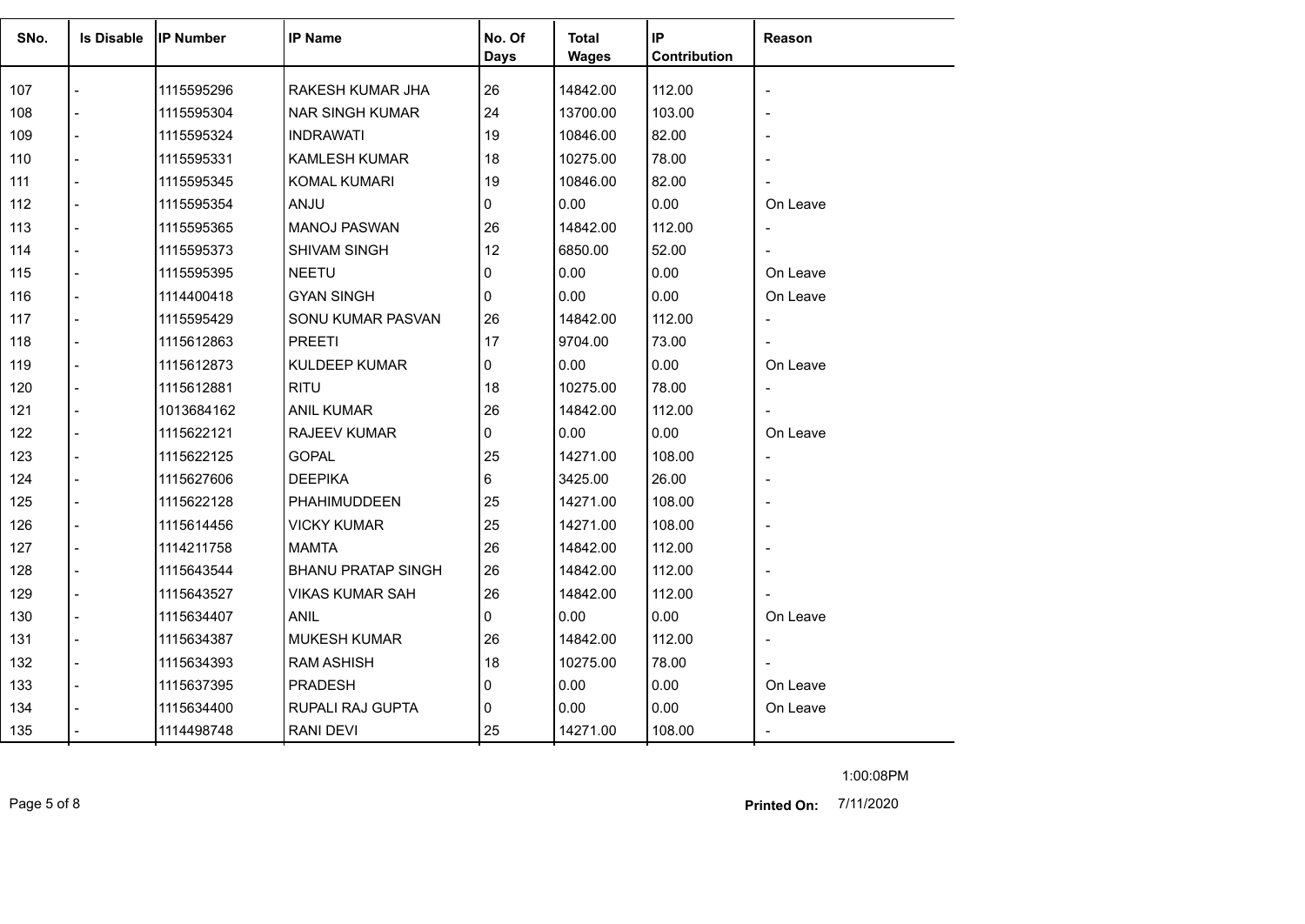| SNo. | <b>Is Disable</b> | <b>IP Number</b> | <b>IP Name</b>          | No. Of<br><b>Days</b> | <b>Total</b><br><b>Wages</b> | IP<br>Contribution | Reason                   |
|------|-------------------|------------------|-------------------------|-----------------------|------------------------------|--------------------|--------------------------|
| 136  |                   | 1115643538       | <b>ATUL</b>             | 20                    | 11417.00                     | 86.00              |                          |
| 137  |                   | 1115661046       | AVDHESH KUMAR           | 0                     | 0.00                         | 0.00               | On Leave                 |
| 138  |                   | 1014193451       | ONKAR KUMAR PASWAN      | 24                    | 13700.00                     | 103.00             | $\blacksquare$           |
| 139  |                   | 1115487427       | <b>RAM MOHAN</b>        | $\Omega$              | 0.00                         | 0.00               | On Leave                 |
| 140  |                   | 1115691999       | NAVEEN KUMAR            | 25                    | 14271.00                     | 108.00             | $\overline{\phantom{0}}$ |
| 141  |                   | 1115693461       | <b>WIPIN KUMAR</b>      | $\Omega$              | 0.00                         | 0.00               | On Leave                 |
| 142  |                   | 1115693467       | <b>AMIT KUMAR</b>       | 0                     | 0.00                         | 0.00               | On Leave                 |
| 143  |                   | 1115691995       | <b>JOGINDER SINGH</b>   | 26                    | 14842.00                     | 112.00             | $\overline{\phantom{0}}$ |
| 144  |                   | 1115692001       | AMIT KUMAR GUPTA        | $\Omega$              | 0.00                         | 0.00               | On Leave                 |
| 145  |                   | 1115705839       | AJAY KUMAR BARAR        | 9                     | 5138.00                      | 39.00              | $\overline{\phantom{0}}$ |
| 146  |                   | 1115401591       | <b>NAVEEN TIWARI</b>    | 12                    | 6850.00                      | 52.00              | $\overline{\phantom{0}}$ |
| 147  |                   | 1115710157       | <b>MUKESH KUMAR</b>     | 0                     | 0.00                         | 0.00               | On Leave                 |
| 148  |                   | 1115705841       | <b>JITIN</b>            | $\Omega$              | 0.00                         | 0.00               | On Leave                 |
| 149  |                   | 1115703969       | <b>UMESH NARIYAL</b>    | $\Omega$              | 0.00                         | 0.00               | On Leave                 |
| 150  |                   | 1115702610       | <b>VINOD</b>            | 24                    | 13700.00                     | 103.00             | $\overline{a}$           |
| 151  |                   | 1115710147       | <b>HARIBILASH SINGH</b> | 17                    | 9704.00                      | 73.00              |                          |
| 152  |                   | 1115703967       | RAZ TEJA                | 15                    | 8563.00                      | 65.00              |                          |
| 153  |                   | 1014160318       | <b>BABITA</b>           | 0                     | 0.00                         | 0.00               | On Leave                 |
| 154  |                   | 1115705838       | <b>DOLLY</b>            | 24                    | 13700.00                     | 103.00             | $\blacksquare$           |
| 155  |                   | 1115702611       | <b>MITHUN KUMAR</b>     | $\Omega$              | 0.00                         | 0.00               | On Leave                 |
| 156  |                   | 1115705843       | <b>POOJA</b>            | $\Omega$              | 0.00                         | 0.00               | On Leave                 |
| 157  |                   | 1115710150       | <b>GULSHAN KUMAR</b>    | 26                    | 14842.00                     | 112.00             |                          |
| 158  |                   | 1115710153       | <b>AMIT KUMAR</b>       | 26                    | 14842.00                     | 112.00             |                          |
| 159  |                   | 1115710154       | <b>ANOOP KUMAR</b>      | 26                    | 14842.00                     | 112.00             |                          |
| 160  |                   | 1115396112       | <b>KARTIK</b>           | 26                    | 14842.00                     | 112.00             |                          |
| 161  |                   | 1115487417       | <b>CHANDAN</b>          | 22                    | 12559.00                     | 95.00              |                          |
| 162  |                   | 1115734353       | RAJ KISHORE             | 7                     | 3996.00                      | 30.00              |                          |
| 163  |                   | 1115728019       | <b>DHARAM VEER</b>      | 2                     | 1142.00                      | 9.00               |                          |
| 164  |                   | 1115256045       | <b>PYARE LAL</b>        | 18                    | 10275.00                     | 78.00              |                          |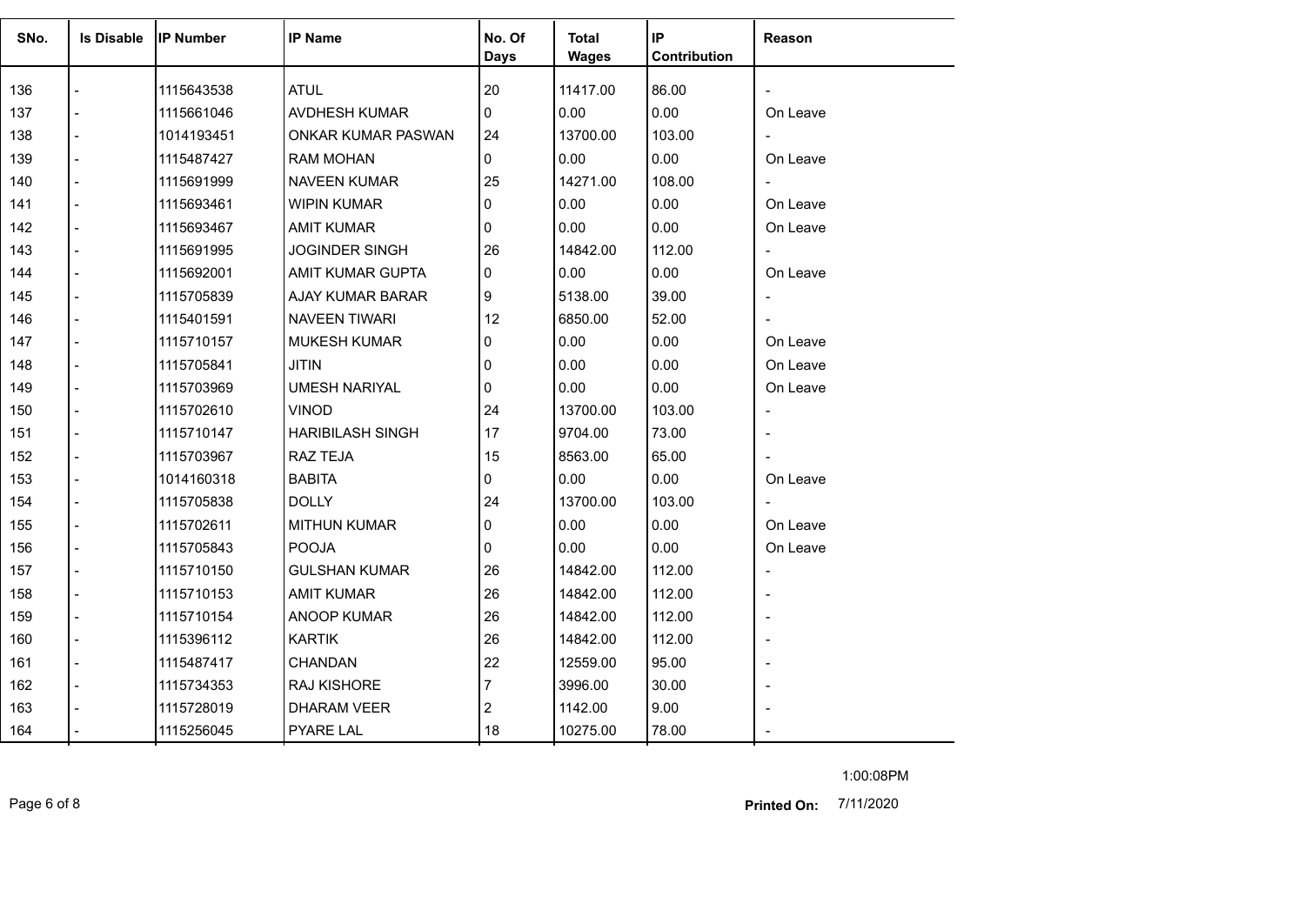| SNo. | <b>Is Disable</b>        | <b>IP Number</b> | <b>IP Name</b>                          | No. Of | <b>Total</b> | IP           | Reason                   |
|------|--------------------------|------------------|-----------------------------------------|--------|--------------|--------------|--------------------------|
|      |                          |                  |                                         | Days   | <b>Wages</b> | Contribution |                          |
| 165  |                          | 1115726739       | <b>SUMAN</b>                            | 24     | 13700.00     | 103.00       |                          |
| 166  |                          | 1115726735       | <b>PRIYANKA</b>                         | 26     | 14842.00     | 112.00       |                          |
| 167  | $\overline{a}$           | 1114591632       | <b>RANJAN</b>                           | 26     | 14842.00     | 112.00       | $\overline{\phantom{a}}$ |
| 168  |                          | 1114348252       | <b>JAI BHAGWAN</b>                      | 24     | 13700.00     | 103.00       |                          |
| 169  | $\blacksquare$           | 1115728292       | <b>GEETA</b>                            | 24     | 13700.00     | 103.00       |                          |
| 170  |                          | 2016235962       | ANIL KUMAR PANDEY                       | 19     | 10846.00     | 82.00        |                          |
| 171  | $\blacksquare$           | 1115728288       | <b>DEEPAK</b>                           | 15     | 8563.00      | 65.00        |                          |
| 172  |                          | 1115728294       | <b>SACHIN KUMAR</b>                     | 24     | 13700.00     | 103.00       |                          |
| 173  | $\overline{\phantom{a}}$ | 1115728009       | SAHIL KUMAR                             | 15     | 8563.00      | 65.00        |                          |
| 174  | $\blacksquare$           | 1115473492       | DHARMENDRA SINGH                        | 30     | 17084.00     | 129.00       |                          |
| 175  | $\overline{a}$           | 1115475643       | <b>VIKASH KUMAR</b>                     | 30     | 17084.00     | 129.00       | $\blacksquare$           |
| 176  | $\blacksquare$           | 1115561420       | RAJENDRA KUMAR                          | 30     | 17084.00     | 129.00       |                          |
| 177  | $\blacksquare$           | 1115595486       | <b>RANBIR CHAND</b>                     | 30     | 17084.00     | 129.00       | $\overline{a}$           |
| 178  |                          | 1115584183       | <b>MUNIYA</b>                           | 26     | 14806.00     | 112.00       |                          |
| 179  |                          | 1115584176       | <b>VIRENDRA SINGH URF</b>               | 14     | 7972.00      | 60.00        | $\overline{\phantom{0}}$ |
| 180  | $\overline{a}$           | 1115728006       | <b>VIJAY BAHADUR SINGH</b><br>NEELKAMAL | 16     | 9111.00      | 69.00        |                          |
| 181  |                          | 1115625408       | PRADEEP KUMAR                           | 30     | 17084.00     | 129.00       |                          |
| 182  | $\blacksquare$           | 1114732009       | <b>GOVIND SINGH</b>                     | 26     | 12864.00     | 97.00        |                          |
| 183  |                          | 1115172248       | <b>VISRAM MISHRA</b>                    | 26     | 12864.00     | 97.00        |                          |
| 184  |                          | 1115332677       | <b>RAMPHAL</b>                          | 0      | 0.00         | 0.00         | On Leave                 |
| 185  |                          | 1115682115       | <b>AJAY KUMAR</b>                       | 0      | 0.00         | 0.00         | On Leave                 |
| 186  | $\overline{a}$           | 1115715921       | RAMESH SINGH                            | 8      | 3958.00      | 30.00        | $\overline{\phantom{a}}$ |
| 187  | $\blacksquare$           | 1115631964       | <b>RUPRAM</b>                           | 0      | 0.00         | 0.00         | On Leave                 |
| 188  |                          | 1115648982       | <b>MOSHIN KHAN</b>                      | 0      | 0.00         | 0.00         | On Leave                 |
| 189  | $\blacksquare$           | 1115680944       | <b>KULDEEP</b>                          | 26     | 12665.00     | 95.00        |                          |
| 190  | $\overline{a}$           | 1115707076       | DEEPAK KUMAR SINGH                      | 0      | 0.00         | 0.00         | On Leave                 |
| 191  | $\overline{a}$           | 1115707080       | <b>BABLU KUMAR PANDEY</b>               | 0      | 0.00         | 0.00         | On Leave                 |
| 192  |                          | 1115710142       | <b>SHYAM BABU</b>                       | 26     | 12665.00     | 95.00        |                          |
| 193  |                          | 1115710143       | <b>SHIVAM KUMAR</b>                     | 26     | 12665.00     | 95.00        |                          |